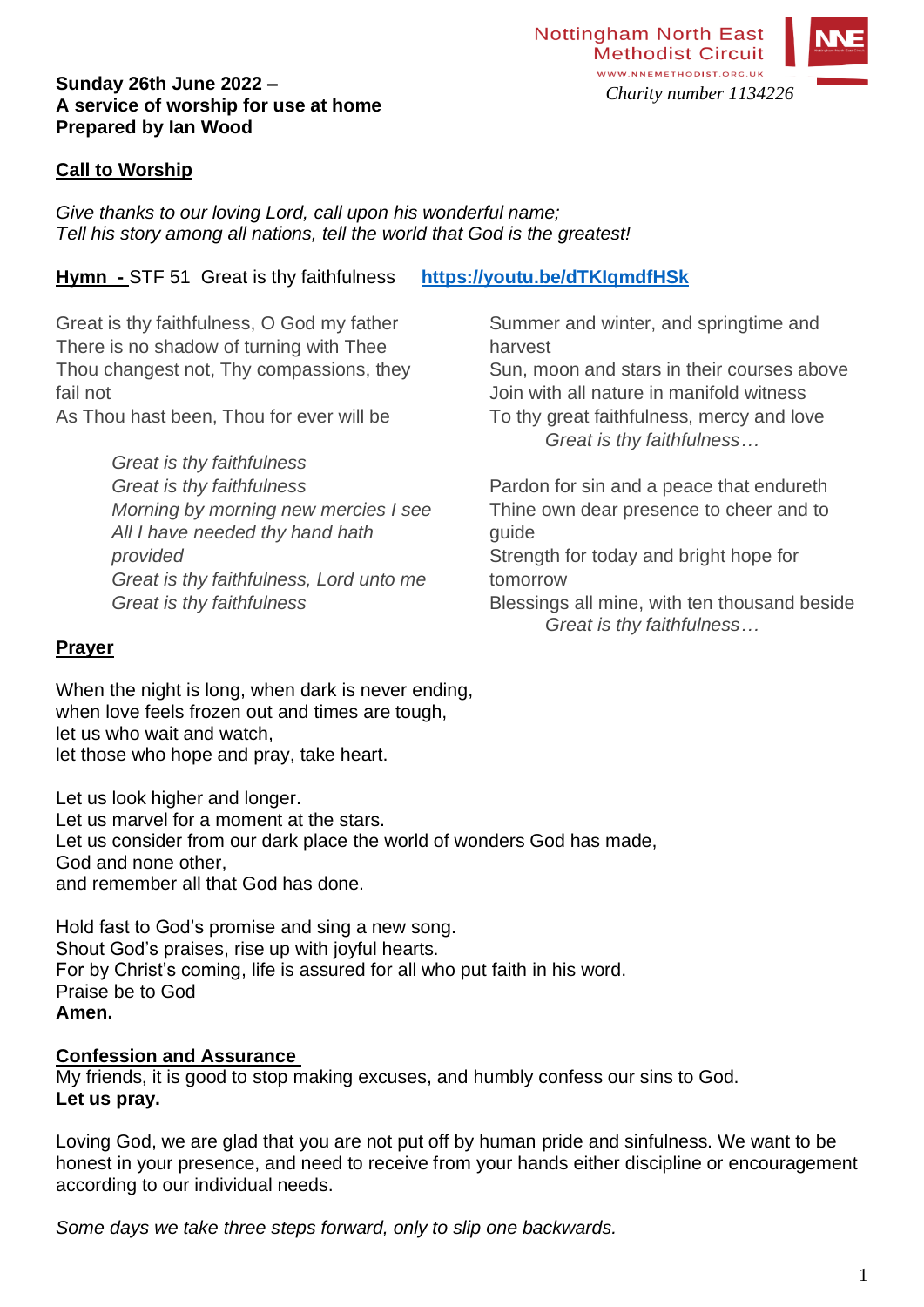*Other days we take one step forward and slip two backwards. We confess that it is easy to become discouraged, or to start pretending that our sins do not matter.*

*But deep in our hearts we know they do matter, and we need the forgiveness and therapy which your word can give us. Please lift us up from shame or pretence, and make us ready to try again.*

Holy God, Saviour and Friend, we thank you that we are not ignored. You forgive, cleanse, affirm, strengthen and enliven our hopes. You lift us up, encourage us to stand straight and dare to believe in ourselves as your much-loved family. We praise you for your steadfast love. You are our peace and joy.

*Through Jesus Christ our Lord. Amen!*

### **Absolution**

People of God, we do not pray as trembling supplicants who hope to find their judge in a good mood, but as those who know the steadfast grace of our Lord Jesus Christ, the love of God, and the fellowship of the Holy Spirit. The mercies of God are new every morning. Shake off any lingering fears or doubts, and trust God entirely, for he loves each one of us without limit. *Amen!*

**Hymn -** StF 435 We come to you with no pretence

**<https://www.youtube.com/watch?v=ryoyHD25xKk>**

We come to you with no pretence, yet nourished by your grace. We come as people needing love within this time and place.

We come confessing all we are, yet all we have to give. We ask for your renewing power to teach us how to live.

We need your spirit to be strong, your risking, leaping faith, that brings the love of God to bear in every aching space.

Then from this point, restored, renewed, we pledge to take your way; to live responding to your call with each succeeding day.

(Andrew Pratt )

### **Lesson 1 Isaiah 65 v17-25 NSRV**

- <sup>17</sup> For I am about to create new heavens and a new earth;
- the former things shall not be remembered or come to mind.
- <sup>18</sup> But be glad and rejoice for ever in what I am creating;
- for I am about to create Jerusalem as a joy, and its people as a delight.
- <sup>19</sup> I will rejoice in Jerusalem, and delight in my people;

no more shall the sound of weeping be heard

in it,

or the cry of distress.

<sup>20</sup> No more shall there be in it

an infant that lives but a few days,

 or an old person who does not live out a lifetime;

for one who dies at a hundred years will be considered a youth,

 and one who falls short of a hundred will be considered accursed.

 $21$  They shall build houses and inhabit them;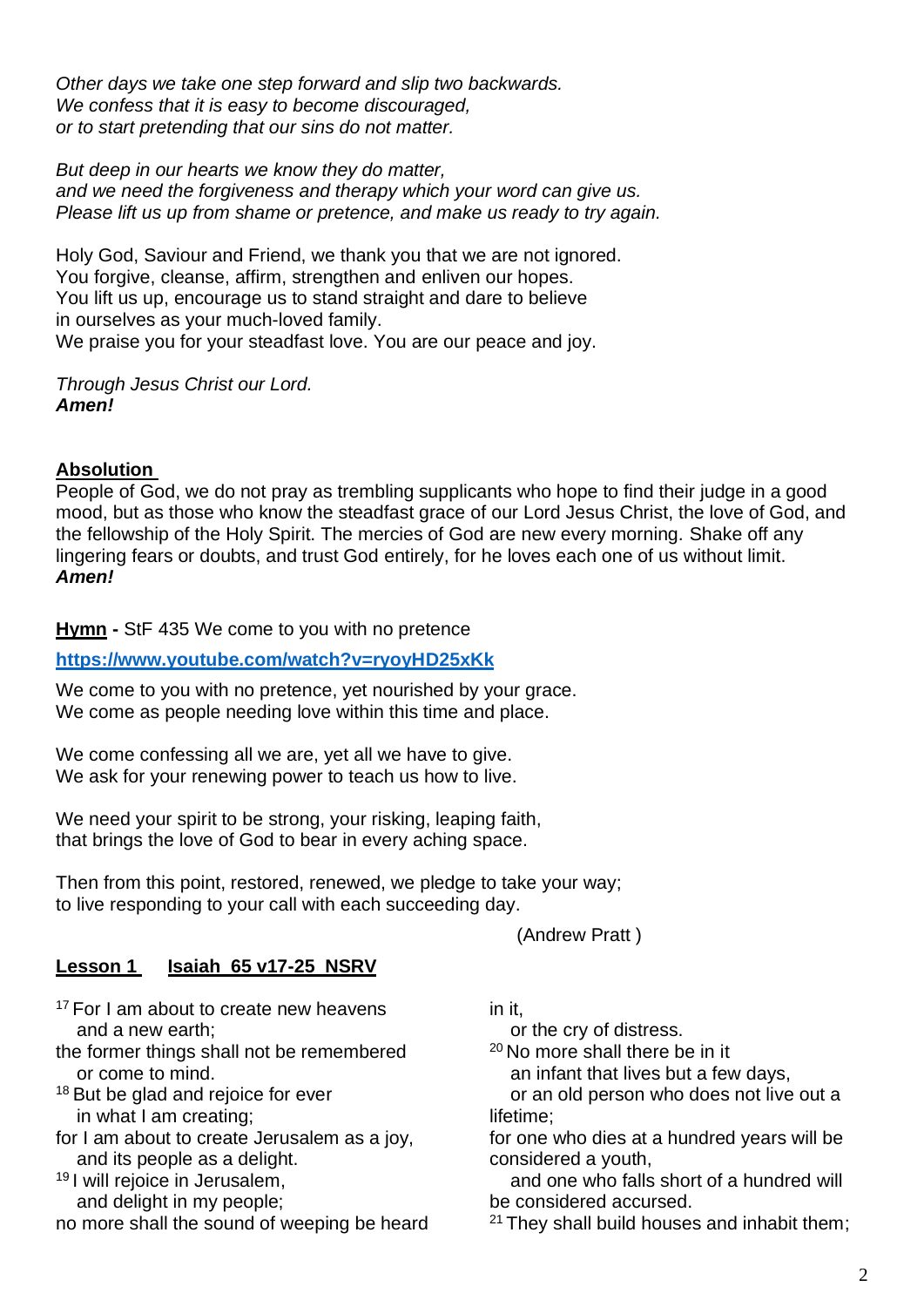they shall plant vineyards and eat their fruit.

<sup>22</sup> They shall not build and another inhabit;

they shall not plant and another eat;

for like the days of a tree shall the days of my people be,

 and my chosen shall long enjoy the work of their hands.

- <sup>23</sup> They shall not labour in vain,
- or bear children for calamity;<sup>[\[a\]](https://www.biblegateway.com/passage/?search=Isaiah+65%3A17-25&version=NRSVA#fen-NRSVA-18921a)</sup>

for they shall be offspring blessed by the

# **Lesson 2 Luke 21 v 5-19**

LORD—

- and their descendants as well.
- <sup>24</sup> Before they call I will answer, while they are yet speaking I will hear.
- $25$  The wolf and the lamb shall feed together, the lion shall eat straw like the ox; but the serpent—its food shall be dust!
- They shall not hurt or destroy on all my holy mountain, says the LORD.

5 When some were speaking about the temple, how it was adorned with beautiful stones and gifts dedicated to God, he said, 6 'As for these things that you see, the days will come when not one stone will be left upon another; all will be thrown down.'

7 They asked him, 'Teacher, when will this be, and what will be the sign that this is about to take place?' 8 And he said, 'Beware that you are not led astray; for many will come in my name and say, "I am he!" and, "The time is near!" Do not go after them.

9 'When you hear of wars and insurrections, do not be terrified; for these things must take place first, but the end will not follow immediately.' 10 Then he said to them, 'Nation will rise against nation, and kingdom against kingdom; 11 there will be great earthquakes, and in various places famines and plagues; and there will be dreadful portents and great signs from heaven.

12 'But before all this occurs, they will arrest you and persecute you; they will hand you over to synagogues and prisons, and you will be brought before kings and governors because of my name. 13 This will give you an opportunity to testify. 14 So make up your minds not to prepare your defence in advance; 15 for I will give you words[\[c\]](https://www.biblegateway.com/passage/?search=Luke+21+%3A+5-19&version=NRSVA#fen-NRSVA-25833c) and a wisdom that none of your opponents will be able to withstand or contradict. 16 You will be betrayed even by parents and brothers, by relatives and friends; and they will put some of you to death. 17 You will be hated by all because of my name. 18 But not a hair of your head will perish. 19 By your endurance you will gain your souls.

# **Intercessions**

### *Call to prayer*

Jesus reminded us that for as long as this world continues, there will be all kinds of disaster and trouble. In his name, let us pray to our Father in heaven for all the people of the world.

### *Prayers of intercession*

We remember those whose lives have been torn apart by wars, by terrorism and inhumanity. We remember Holocaust victims and victims of genocide and ethnic cleansing. Come, Lord God. Come, Lord Jesus. Come, Holy Spirit.

# **Judge the world with justice and with equity.**

We remember those whose lives have been blighted by the carelessness and the apathy of others.

We remember children whose toil makes our treasures, whose deprivation feeds our delight. Come, Lord God. Come, Lord Jesus. Come, Holy Spirit.

**Judge the world with justice and with equity.**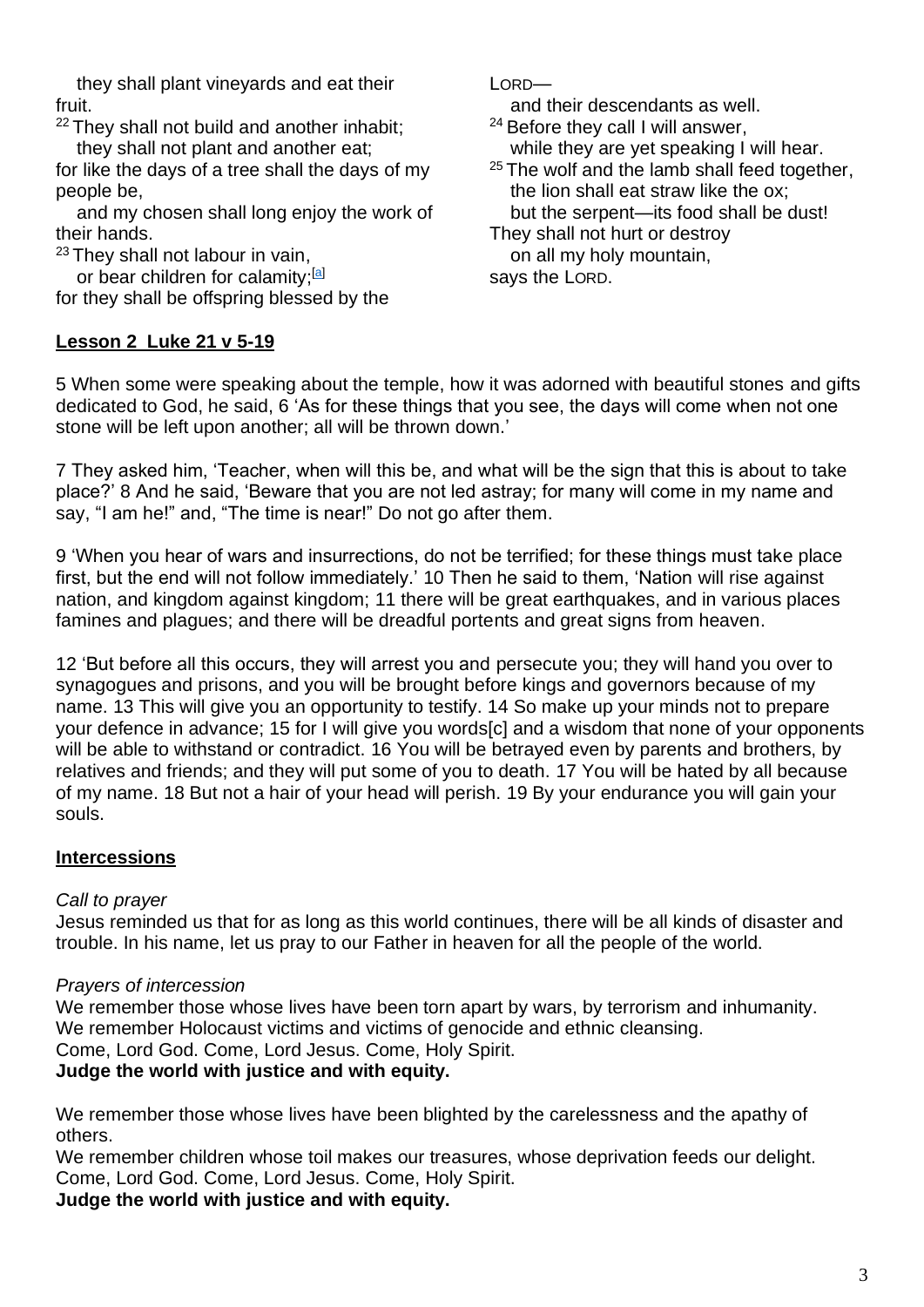We remember those who have endured injustice and untruths and malicious slander. We remember those who have had good things spoiled or taken away for our pleasure. Come, Lord God. Come, Lord Jesus. Come, Holy Spirit.

# **Judge the world with justice and with equity.**

Lord God, who judges with justice and equity, we pray for the United Nations and peacemakers everywhere. We pray for the Red Cross and other charitable organisations, and all who care for the wounded and weary. Come, Lord God. Come, Lord Jesus. Come, Holy Spirit. **Judge the world with justice and with equity.**

Lord God, who judges with justice and equity, we pray for ourselves and people of faith everywhere, that we might be led to make fewer errors of judgement, and a greater effort to live lives that please you and give a glimpse of your glory. Come, Lord God. Come, Lord Jesus. Come, Holy Spirit. **Judge the world with justice and with equity.**

### *Concluding prayer*

Lord God, you care for us so much that you have promised that not a hair on our heads will perish as we face the trials and tribulations of this world. Give us true faith in you, and trust that you will hear and answer our prayers. We ask this in the name of your Son, our Lord Jesus Christ, who lives and reigns with you and the Holy Spirit, one God, now and forever. **Amen.**

# **Hymn -** StF 255 The Kingdom of God **<https://youtu.be/vavK1736mQM>**

1 The kingdom of God is justice and joy; For Jesus restores what sin would destroy. God's power and glory in Jesus we know; And here and hereafter the kingdom shall grow.

2 The kingdom of God is mercy and grace; The captives are freed, the sinners find place, The outcast are welcomed God's banquet to share;

And hope is awakened in place of despair.

3 The kingdom of God is challenge and choice:

Believe the good news, repent and rejoice! God's love for us sinners brought Christ to his cross:

Our crisis of judgement for gain or for loss.

4 God's kingdom is come, the gift and the goal;

In Jesus begun, in heaven made whole. The heirs of the kingdom shall answer his call;

And all things cry "Glory!" to God all in all.

### **Sermon**

The Lessons today may have been unexpected. They certainly contrast with each other. It is not uncommon for us to hold the expectation that the words of the OT prophets will be a message of condemnation because of our wickedness, and a proclamation of doom and gloom as a consequence. But what Isaiah gives us is a message of Hope.

We also expect that the words of Jesus will be positive and uplifting, not the dire warning he gives in this passage from Luke, and I expect it would have equally been a shock to the disciples listening to him.

So today we are going to look briefly at the context in which the words of each of our lessons were written and see whether that helps us find a relevant message for us today.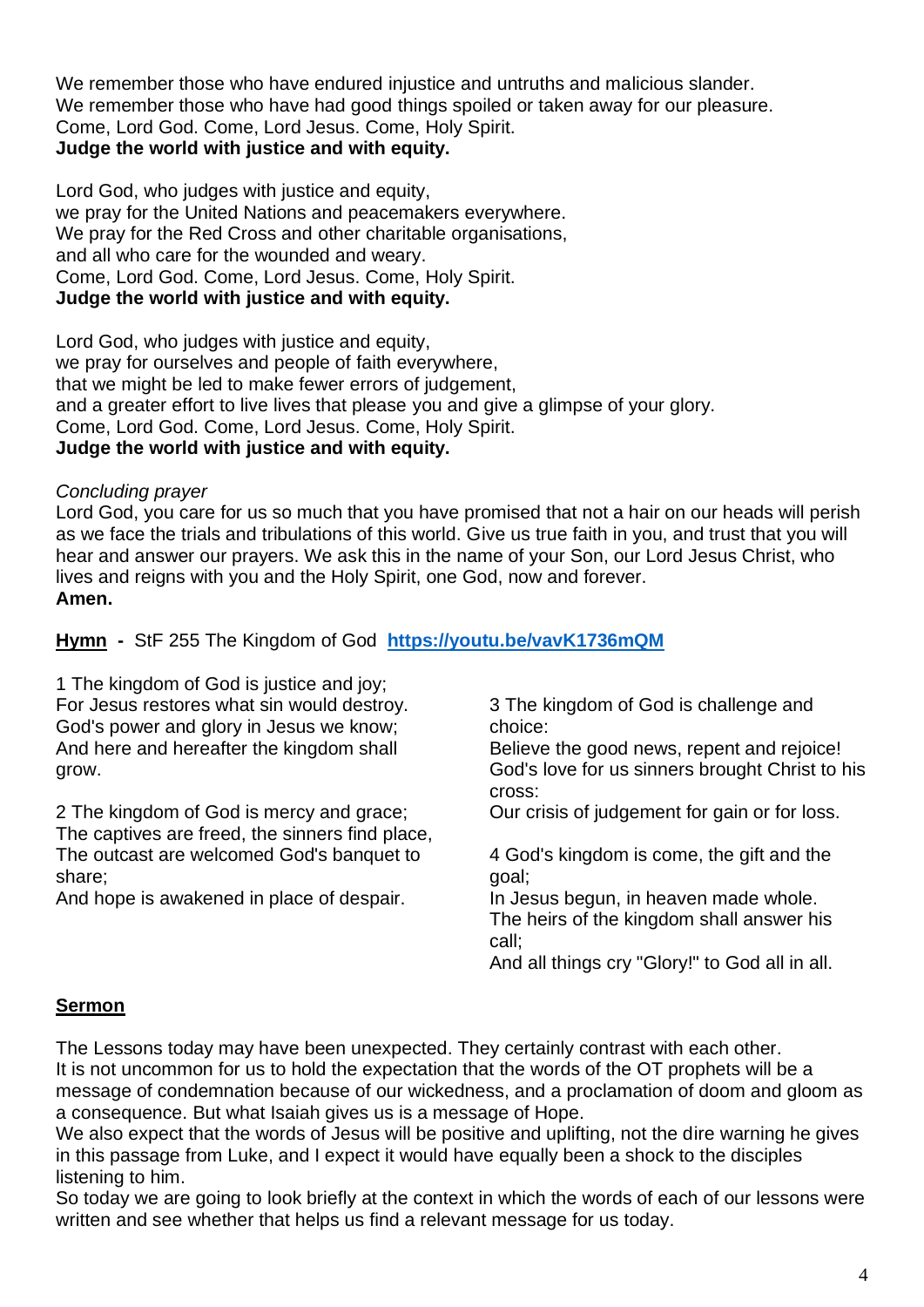I like to joke that Isaiah is three of my favourite prophets, ( there were probably 3 different writers contributing to Isaiah over different periods of time).These latter chapters date around 475 BCE, when the Children of Israel had returned after exile in Babylon. They believed the Exile was a punishment because of their rebellion against God's ways, so now they were thankful to be given another chance as they were allowed to return home again.

Their familiar stories, passed down from generation to generation, told of Solomon's glorious temple, and the wonder of the city that was Jerusalem.

But they returned to a scene of devastation, their dreams evaporated when faced with the reality of a city in ruins. If you recall TV footage of warzones in Afghanistan, Iraq, Syria and Ukraine, you will have an idea of what they came home to.

Isaiah walked through a city of rubble: No infrastructure, little commerce, homes in ruins, and the people suffering the after effects of their oppression.

They had been filled with joy at the thought of returning home, but the reality did not match their expectations, as they faced hunger, thirst, illness, early death, grief, sorrow, economic injustice, political turmoil… such was their new reality.

Isaiah gives his people a vision of Hope : A new heaven and a new earth, and Jerusalem recreated to be a delight.

All his pictures of the future are a wonderful contrast to what they were experiencing, and he reminds them that God is a God of renewal and restoration. They can have hope because of who God is and how he cares for his people. Isaiah's optimism is based on a God who is ever faithful.

If we jump forward in time to the gospel reading, we find Jesus outside the temple in Jerusalem. This temple had been constructed by Herod, he hoped as a lasting monument. It was an outstanding array of buildings, ( even bigger than Herod's ego). The smallest stones would have weighed 2-3 tons, and the walls stretched up to 400 feet high in places, and the area was vast enough to easily accommodate a quarter of a million people. A contemporary historian, Josephus, wrote of its splendour, and said that at a distance it "looked like a mountain covered with snow, for the parts that were not gilded were exceedingly white."

The disciples marvelled at this structure, but Jesus warned it would not last and would be totally destroyed, not one stone left upon another. They want to know more, asking when and why it would happen. Then follows a discourse about times of suffering, and gives an apocalyptic warning.

We need to remember that Jesus was speaking before the destruction of the Temple by the Romans, whilst Luke's account was written after the event. He has seen the devastation first hand, and just as Isaiah wrote to encourage his people, so Luke is writing to a church still undergoing suffering and persecution.

Perhaps what Luke wrote does not have the same resonance for us, in our relatively comfortable surroundings as it would have done to the fledgling church, trying to maintain their faith in lifethreatening circumstances.

Some of the images would be very real to Luke's readers, perhaps they had witnessed first-hand the consequences of the eruption of Mount Vesuvius, in AD 79, : a world-wide darkness and colours in the sky as different gasses and dust particles were released into earth's atmosphere. The Christians for whom Luke was writing needed a message of encouragement. Throughout the early years, the church was forged in a furnace of opposition and oppression, yet it had grown and flourished because at its heart was a message of hope, a message of victory over death because of the saving power of Jesus.

Persecution might get worse, Peter and Paul have already been martyred, so Luke writes a gospel to reassure the church about its future.

Many of the things Luke records such as false messiahs, wars, earthquakes, famines, pestilence, and fearful events and amazing signs were the reality of his day. Persecution was already happening. Christians were being betrayed and put to death.

These things were not going to happen at some future event…for the Christians of Luke's day, they were happening now!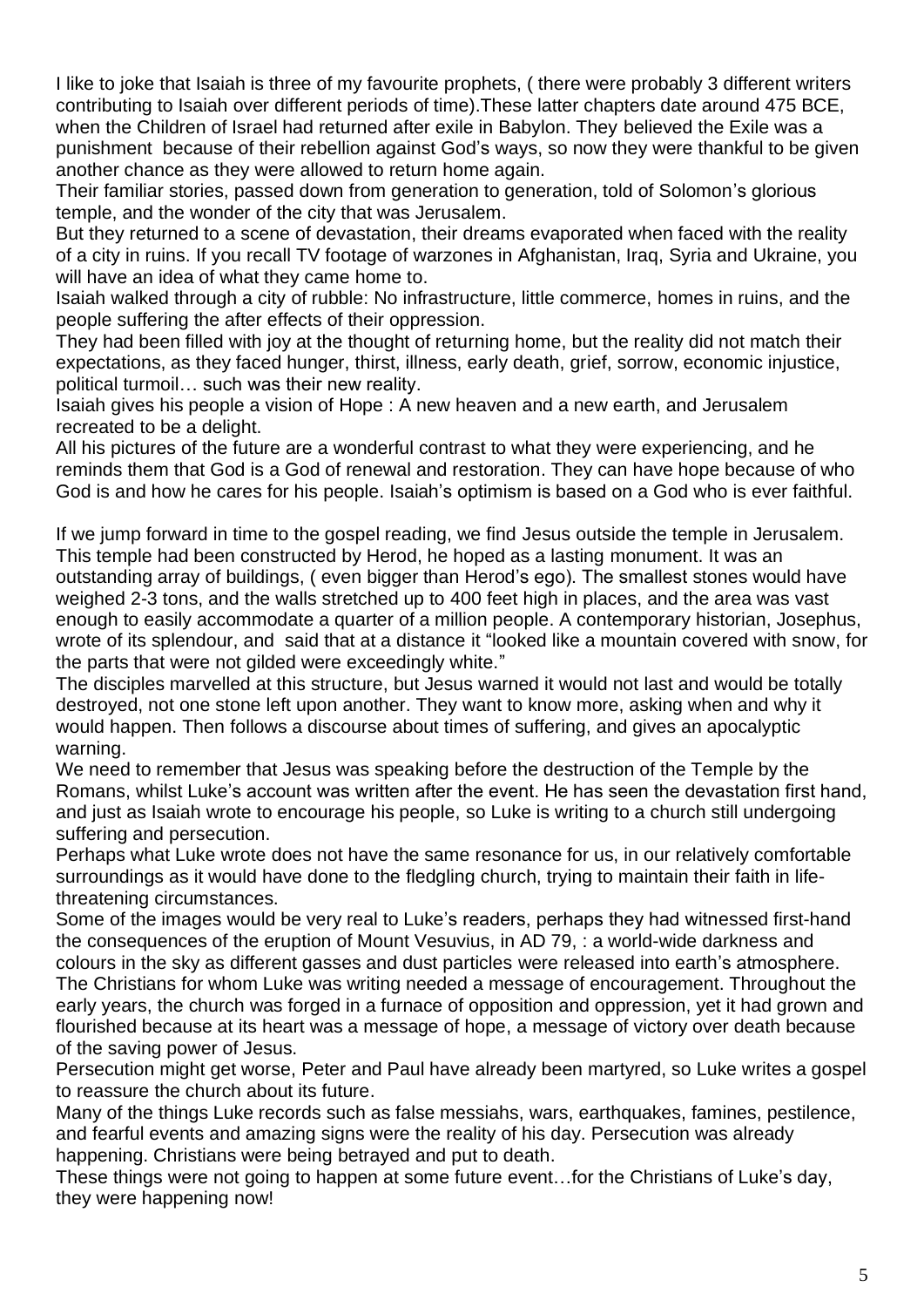And Luke records a promise of Jesus to sustain them in this difficult time, and that through his spirit he will give them words to say when they need them, and that through it all they will not be harmed, and by standing firm, they will gain life.

The message did sustain them, and centuries later we know that the Church did not get wiped out by oppression, but it expanded and grew strong.

So what is the relevance of these scripture readings to us today? One common factor in both lessons is the temple being destroyed.

A few years ago I had the chance to return to the town of my birth, in Essex. The Methodist church where I had found faith had been pulled down, and a supermarket stood in its place. It was quite disconcerting. But at the Methodist church on the other side of town, I reconnected with Christians I had known in the past from my earlier church. Only the building had gone.

Our buildings do not last because they are not really meant to, and we put so much effort into building them, maintaining them and updating them, and then perhaps one day they become a millstone round our necks when we realise they lack the flexibility to serve the current age. The earliest temple was a tent, flexible enough to move around and allow the spirit to blow through. Permanent structures root us to the spot and perhaps we then lack the flexibility we need to really serve those we need to in the way they need.

I don't know who said this, but it contains more than a grain of truth: "When the building falls down, and the pastor leaves town, the Church is what's left."

Perhaps we need to not build and rely upon structures that will not last, but remain flexible in how and where we meet, and concentrate on building up a Faith that is permanent.

I once worked with a humanist, who was convinced that through humanism, and our common humanity, the world would naturally get better and better. It is not a view I share. It is not the same picture as Jesus painted. It is not a world Luke knew. It is not a world the early church knew. It is certainly not a world we see around us if we really look.

We live in a world of conflict, a world where things do not get better all on their own.

However, we can take comfort in the timeless message of Isaiah that God is a God of renewal and restoration. We can have hope because of who God is and how he cares for his people. Isaiah's optimism was based on a God who is ever faithful. We can share that optimism.

Then Luke reminds us of the promise of Jesus that he will sustain us in difficult times and give us his spirit to be our helper. Our mission is to remain faithful to the gospel and stand firm in difficult times. Amen.

### **A CREED** *(© Bruce Prewer)*

This I truly believe.

- I believe in Jesus the Christ.
- I believe in the ever-present Spirit
- I believe in God whose love transforms all things.
- Though false teachers come and delude the gullible, God's truth remains sure.
- Though temples crumble and churches wither,
	- God's gospel remains sure.
- Though earthquakes strike and diseases ravage,
	- God's purpose remains sure.
- Though good people suffer injustice and persecution, God's love remains sure.
- Though saints go to prison or face execution,
	- God's life remains sure.